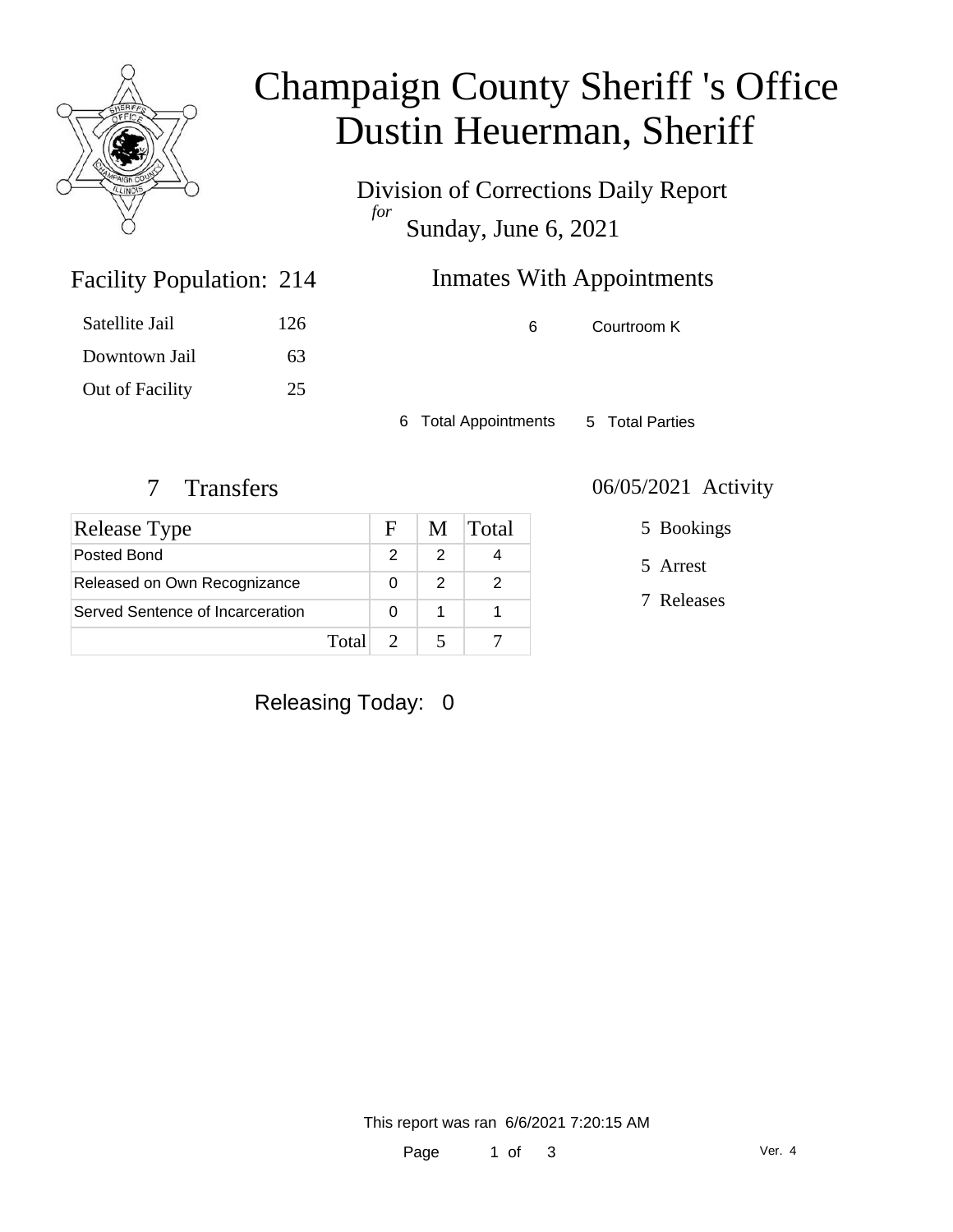

# Champaign County Sheriff 's Office Dustin Heuerman, Sheriff

Division of Corrections Daily Report *for* Sunday, June 6, 2021

| <b>Custody Status Count</b> |  |
|-----------------------------|--|
|-----------------------------|--|

Electronic Home Dentention 23

Felony Arraignment 5

Felony Pre-Sentence 6

Felony Pre-Trial 125

Felony Sentenced CCSO 6

Felony Sentenced IDOC 22

Felony Sentenced Other 1

Hold Sentenced CCCC 1

Hold Sentenced IDOC 1

Misdemeanor Arraignment 3

Misdemeanor Other 1

Misdemeanor Pre-Trial 9

Petition to Revoke 3

- Remanded to DHS 6
- Traffic Arraignment 1
- Traffic Sentenced CCSO 1
	- Total 214

This report was ran 6/6/2021 7:20:15 AM